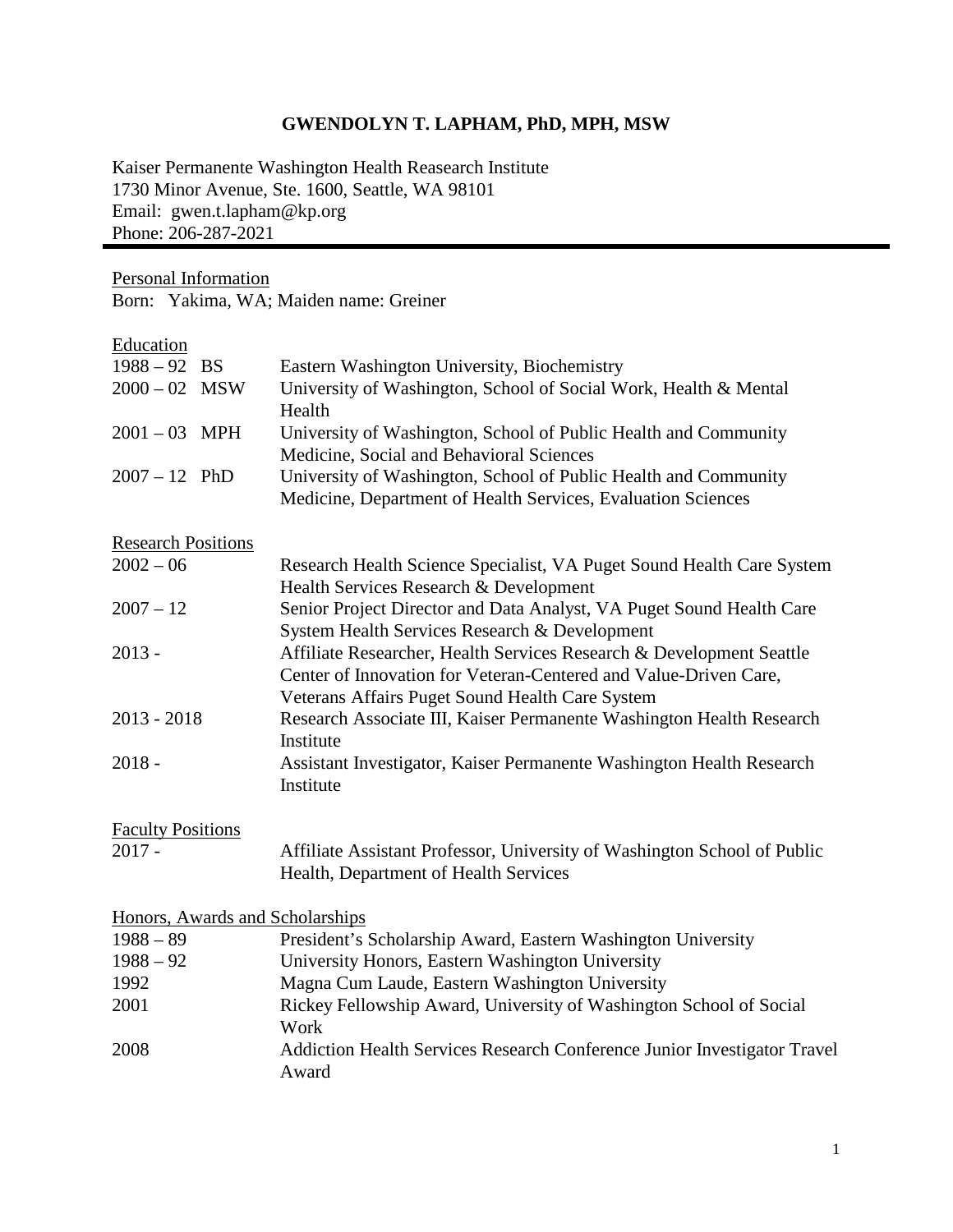| Addiction Health Services Research Conference Junior Investigator Travel<br>Award |
|-----------------------------------------------------------------------------------|
| Outstanding Graduate Student Award, University of Washington School               |
| of Public Health and Community Medicine, Health Services,                         |
| Commitment to Social Work Profession Field Instructor Award,                      |
| University of Washington School of Social Work                                    |
| NIDA/NIAAA-funded INEBRIA Junior Investigator Travel Award                        |
| Best Peer Review 2018 Award - Substance Abuse Journal                             |
|                                                                                   |

Professional Organizations

- Member, Substance Use Disorders (SUD) Quality Enhancement Research Initiative (QUERI) Alcohol Misuse Workgroup, 2006 – 2015
- Member, VA SUD QUERI primary care work group,  $2012 2015$
- Member, Research Society on Alcoholism, 2013 present
- Member, HSERV Professional Development Group, 2013 2016
- Member, International Network on Brief Interventions for Alcohol & Other Drugs, 2015 Present
- Member, Research Society on Marijuana, 2016 Present
- Member, NIDA CTN Publications Review Committee, 2016 Present

# Professional Roles

- Ad-hoc Journal Peer-Reviewer:
	- *Medical Care*
	- *Drug and Alcohol Dependence*
	- *Alcoholism: Clinical and Experimental Research*
	- *Journal of Substance Abuse Treatment*
	- *Addiction Science and Clinical Practice*
	- *Health Care Management Review*
	- *Women's Health Issues*
	- *Psychology of Addictive Behaviors*
	- *Alcohol and Alcoholism*
	- *Substance Abuse*
- Invited abstract reviewer Addiction Health Services Conference 2016
- Invited abstract reviewer Society of Behavioral Medicine Annual meeting 2018, 2019
- Invited abstract reviewer AcademyHealth Annual meeting 2018, 2019
- Symposium Chair Addiction Health Service Conference 2018. *Primary Care Integration of Routine Substance Use Screening: Care Implementation, Clinical Characteristics, and Outcomes of Patients Screened for Alcohol, Cannabis and Illicit Drug Use.*

# Other Professional Activities

• Invited expert speaker, Veterans Health Administration Substance Use Disorder Researchers Call, *Cannabis Use and Misuse – Current Research and Questions,* January and June 2017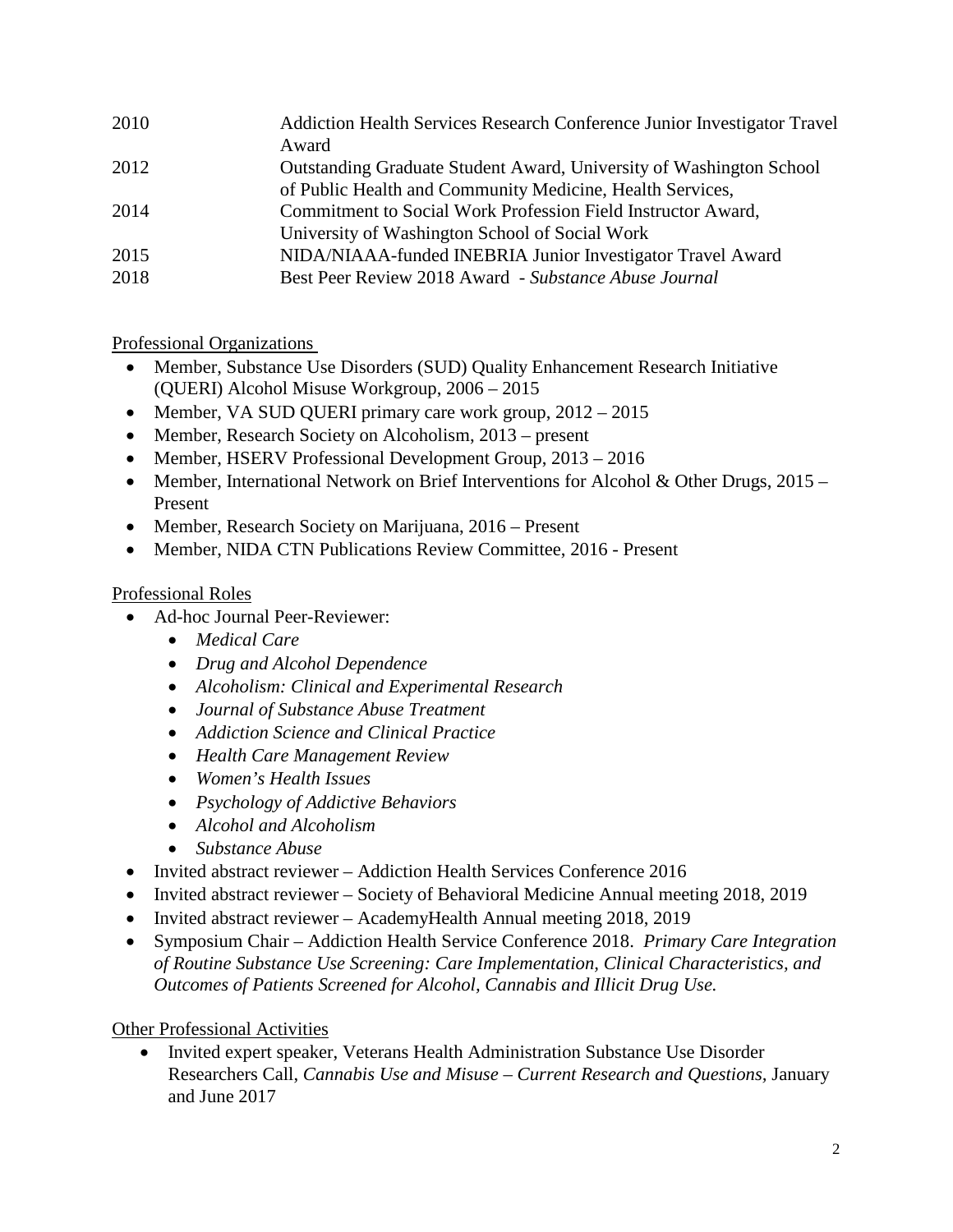#### Current Research Funding

| 2019-2020     | K12 HS026369 Consortium for Applied Training to Advance the Learning<br>Health System with Scholars/Trainees. Agency for Healthcare Research and<br>Quality.<br>$K12$ Scholar $(0.75$ FTE)                          |
|---------------|---------------------------------------------------------------------------------------------------------------------------------------------------------------------------------------------------------------------|
| $2018 - 2020$ | National Institute on Drug Abuse Clinical Trials Network – (CTN-0077-Ot)<br>"Medical Cannabis Use Among Primary Care Patients: Using Electronic Health<br>Records to Study Large Populations" (Lapham, Bradley PI); |
|               | Principal Investigator (0.20 FTE)                                                                                                                                                                                   |

#### Previous Grant Funding

| $2015 - 2020$ | NIDA Clinical Trials Network - Health Systems Node<br>"Integrating Addiction Research in Health Systems: The Addiction Research<br>Network"<br>Kaiser Permanente Washington Health Research Institute*<br>(MPI: Bradley, Campbell and Weisner at KPNC)<br>Co-Investigator |
|---------------|---------------------------------------------------------------------------------------------------------------------------------------------------------------------------------------------------------------------------------------------------------------------------|
| $2016 - 2020$ | NIDA UG1 "Primary Care Opioid Use Disorders (PROUD) Treatment Trial"<br>Kaiser Permanente Washington Health Research Institute* (Bradley, PI)<br>Co-Investigator                                                                                                          |
| $2016 - 2018$ | National Institute on Drug Abuse Clinical Trials Network – (CTN-0072-Ot)<br>"Examine Patient and System-Level Factors Associated with HEDIS AOD-<br>IET Measure Performance across Health Systems" (Weisner, PI)<br>Site-PI                                               |
| 2017          | Kaiser Permanente Health Research Institute Development Fund<br>"Cannabis Use During Pregnancy: Pilot quantitative and qualitative data<br>needed to obtain NIDA funding"<br>Principal Investigator                                                                       |
| 2015          | Group Health Research Institute Development Fund<br>"Development Fund Request for Pilot Data to Develop NIAAA R03"<br>Principal Investigator                                                                                                                              |

# **Bibliography**

1. Sales AE, Sharp ND, Li YF, **Greiner GT**, Lowy E, Mitchell P, Sochalski JA, Cournoyer P. Nurse Staffing and Patient Outcomes in Veterans Affairs Hospitals. *J Nurs Adm*. 2005 Oct;35(10):459-66.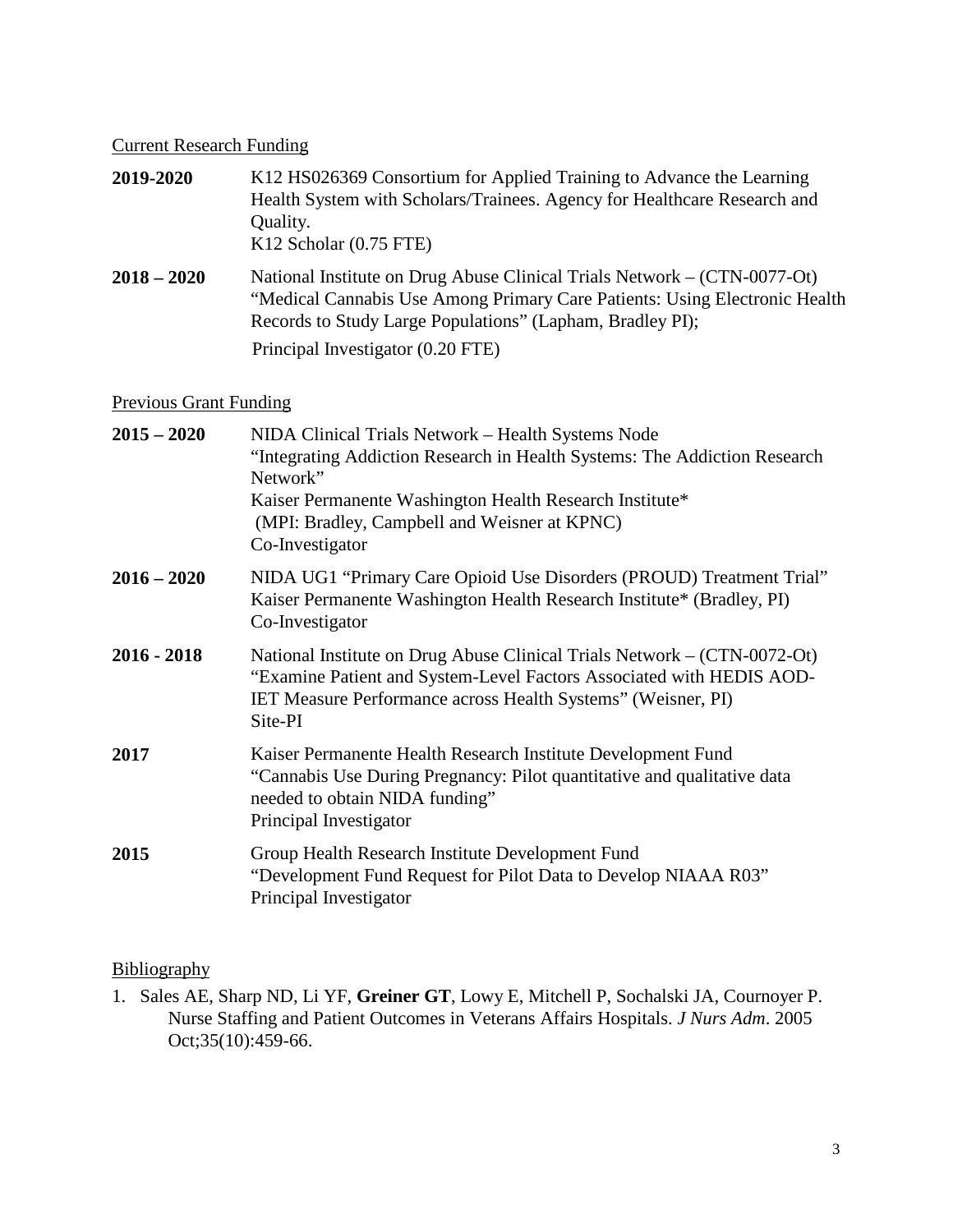- 2. Sharp ND, **Greiner GT**, Li YF, Mitchell PH, Sochalski JA, Cournoyer PR, Sales AE. Nurse executive and staff nurse perceptions of the effects of reorganization in Veterans Health Administration hospitals. *J Nurs Adm*. 2006 Oct;36(10):471-8.
- 3. Li YF, Lake ET, Sales AE, Sharp ND, **Greiner GT**, Lowy E, Liu CF, Mitchell PH, Sochalski JA. Measuring nurses' practice environments with the revised nursing work index: evidence from registered nurses in the Veterans Health Administration. *Res Nurs Health*. 2007 Feb;30(1):31-44.
- 4. Plomondon ME, Ho MP, Wang LI, **Greiner GT**, Shore JH, Sakai JT, Fihn SD, Rumsfeld JS. Severe Mental Illness and Mortality of Hospitalized Acute Coronary Syndrome Patients in the Veteran Healthcare Administration. *BMC Health Serv Res*. 2007 Sep 18;7:146. PMCID: PMC2082028.
- 5. Sales, AE, Sharp N, Li YF, Lowy E, **Greiner GT**, Liu CF, Alt-White A, Rick C, Sochalski J, Mitchell PH , Rosenthal G, Stetler C, Cournoyer P, Needleman J. The association between nursing factors and patient mortality in the Veterans Health Administration: The view from the nursing unit level. *Med Care*. 2008 Sep;46(9):938-45.
- 6. Williams EC, **Lapham G**, Achtmeyer CE, Volpp B, Kivlahan DR, Bradley KA. Use of an Electronic Clinical Reminder for Brief Alcohol Counseling is Associated with Resolution of Unhealthy Alcohol Use at follow-up screening. *J Gen Intern Med*. 2010 Jan; 25 Suppl 1:11-7. PMCID: PMC2806961.
- 7. Hawkins EJ, **Lapham GT**, Kivlahan DR, Bradley KA. Recognition and Management of Alcohol Misuse in OEF/OIF and Other Veterans in the VA: A Cross-Sectional Study. *Drug Alcohol Depend*. 2010 Jun;109(1-3):147-53.
- 8. **Lapham GT**, Achtmeyer CE, Williams EC, Hawkins EJ, Kivlahan DR, Bradley KA. Increased Documented Brief Alcohol Interventions with a Performance Measure and Electronic Decision Support. Med Care. 2012 Feb;50(2):179-187.
- 9. Bradley KA, **Lapham GT**, Hawkins EJ, Achtmeyer CE, Williams EC, Thomas RM, Kivlahan DR. Quality Concerns with Routine Alcohol Screening in VA Clinical Settings. *J Gen Intern Med*. 2011 Mar;26(3):299-306. PMCID: PMC3043188.
- 10. Williams EC, Johnson ML, **Lapham GT**, Caldeiro R, Chew L, Fletcher G, McCormick KA, Weppner W, Bradley KB. Strategies to Implement Alcohol Screening and Brief Intervention in primary care settings: A Structured Literature Review. *Psychol Addict Behav.* 2011 Jun;25(2)206-14.
- 11. Sales AE, **Lapham GT**, Squires J, Hutchinson A, Almenoff P, Sharp ND, Lowy E, Li YF. Organizational factors associated with decreased mortality among Veterans Affairs patients with an ICU stay. *Comput Inform Nurs*. 2011 Sep;29(9):496-501.
- 12. Williams EC, **Lapham GT**, Hawkins EJ, Rubinsky AD, Morales L, Young BA, Bradley KA. Variation in Documented Care for Unhealthy Alcohol Consumption across Race/Ethnicity in the Department of Veterans Affairs Healthcare System. *Alcohol Clin Exp Res.* 2012 Sep;36(9):1614-22.
- 13. Chavez LJ, Williams EC, **Lapham GT**, Bradley KA. The Association between Alcohol Screening Scores and Alcohol-Related Risks among Female Veterans Affairs Patients. *J Stud Alcohol Drugs*. 2012 May;73(3):391-400.
- 14. **Lapham GT**, Hawkins EJ, Johnson ML, Achtmeyer CA, Williams EC, Thomas R, Ludman E, Kypri K, Hunt S, Bradley KA. Feedback from Recently Returned Veterans on an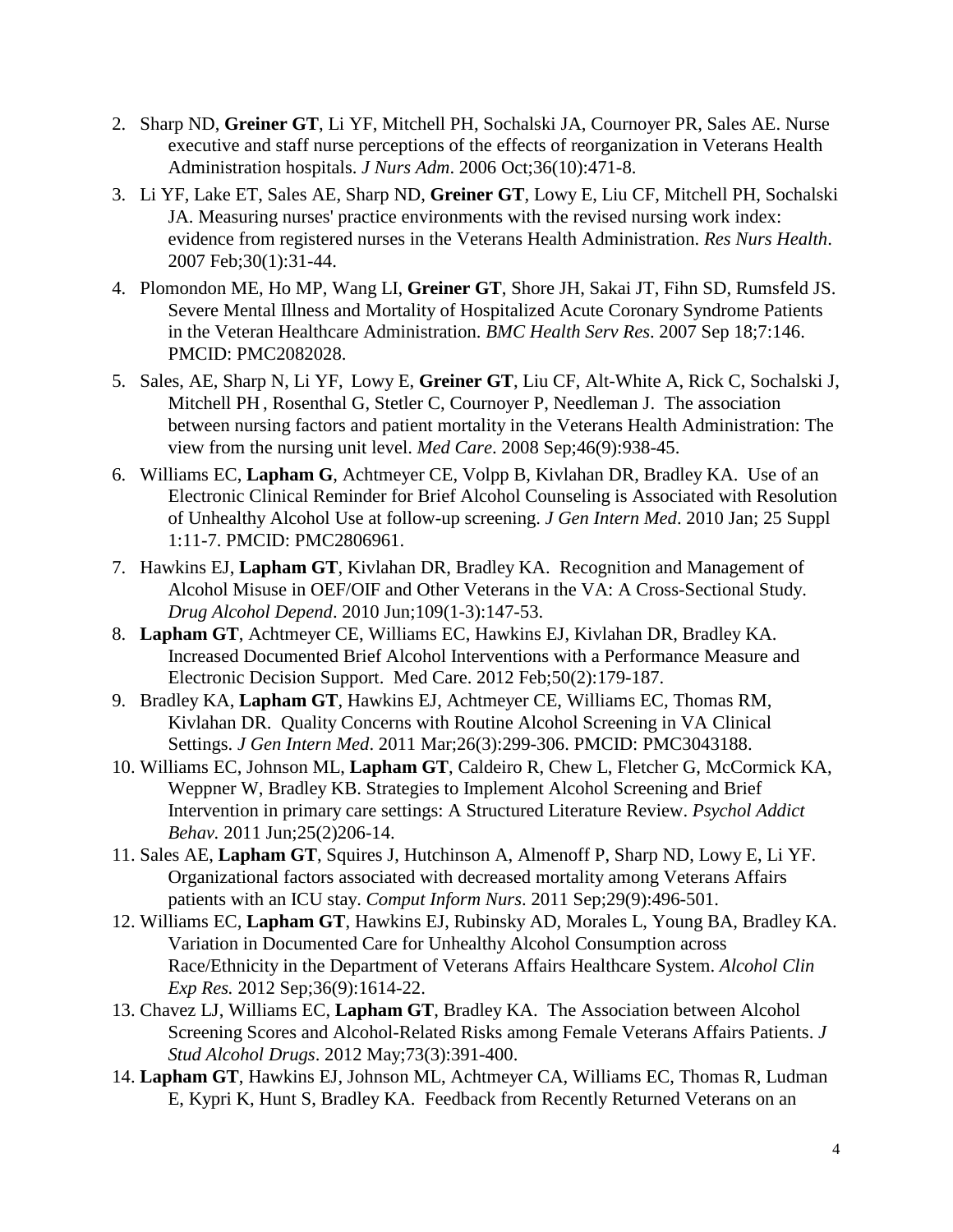Anonymous Web-based Brief Alcohol Intervention. *Addict Sci Clin Pract.* 2012 Aug; 7:17. PMCID: PMC3507636.

- 15. Bradley KA, Chavez L, **Lapham GT**, Williams EC, Achtmeyer CA, Hawkins EJ, Thomas RM, Kivlahan DJ. When Quality Measures undermine Quality: Bias in a Quality Measure for Follow-up for Alcohol Misuse. *Psychiatr Serv.* 2013 Oct;64(10):1018-1025. PMCID: PMC3959120.
- 16. Grossbard JR, Hawkins EJ, **Lapham GT**, Williams EC, Rubinsky AD, Simpson TL, Seale KH, Kivlahan DR, Bradley KA. Follow-Up Care for Alcohol Misuse among OEF/OIF Veterans with and without AUD and PTSD. *J Subst Abuse Treat*. 2013 Nov-Dec; 45(5):409-415.
- 17. **Lapham GT**, Rubinsky AD, Heagerty PJ, Williams EC, Hawkins EJ, Maynard C, Kivlahan DR, Bradley KA. Annual alcohol screening for alcohol misuse: Diminishing returns for some patient subgroups. *Med Care.* 2013 Oct;51(10):914-21.
- 18. **Lapham GT**, Rubinsky AD, Heagerty PJ, Achtmeyer CA, Williams EC, Hawkins EJ, Maynard C, Kivlahan DR, Au D, Bradley KA. Probability and Predictors of Patients Converting from Negative to Positive Screens for Alcohol Misuse. *Alcohol Clin Exp Res.*  2014 Feb;38(2):564-71.
- 19. Williams EC, Rubinsky AD, **Lapham GT**, Chavez LJ, Rittmueller SE, Hawkins EJ, Grossbard J, Kivlahan DR, Bradley KA. Prevalence of Clinically Recognized Alcohol and Other Substance Use Disorders among VA Outpatients with Unhealthy Alcohol Use Identified by Routine Alcohol Screening. *Drug Alcohol Depend*. 2014 Feb; 135:95-103.
- 20. Delaney KE, Lee AK, **Lapham GT**, Rubinsky AD, Chavez LJ, Bradley KA. Inconsistencies between alcohol screening results based on AUDIT-C scores and reported drinking on the AUDIT-C questions: prevalence in two U.S. national samples. *Addict Sci Clini Pract.* 2014 Jan; 9:2. PMCID: PMC3946205.
- 21. Williams EC, Rubinsky AD, Chavez LJ, **Lapham GT**, Rittmueller SE, Achtmeyer CE, Bradley KA. An early evaluation of implementation of brief intervention for unhealthy alcohol use in the U.S. Veterans Health Administration. *Addiction.* 2014 Sep;109(9):1472-81. PMCID: PMC4257468.
- 22. **Lapham GT**, Rubinsky AD, Hawkins EJ, Williams EC, Chavez LJ, Grossbard J, Kivlahan DR, Bradley KA. Decreasing sensitivity of clinical alcohol screening with the AUDIT-C after repeated negative screens in VA clinics. *Drug Alcohol Depend.* 2014 Sep;142:209- 15.
- 23. Williams EC, Achtmeyer CE, Thomas RT, Grossbard JG, **Lapham GT**, Chavez LJ, Ludman E, Berger DB, Bradley KA. Factors Underlying Quality Problems with Alcohol Screening Prompted by a Clinical Reminder in Primary Care: A Multisite Qualitative Study. J Gen Intern Med. 2015 . 30(8):1125-32
- 24. Simonetti JA, **Lapham GT**, Williams EC. The association between receipt of brief alcohol intervention and quality of care among Veteran outpatients with unhealthy alcohol use. J Gen Intern Med. 2015. 30(8):1097-1104.
- 25. Ornelas IJ, **Lapham GT**, Salgado H, Williams EC, Gotman N, Womack V, Davis S, Penedo F, Smoller S, Gallo LC. Binge Drinking and Perceived Ethnic Discrimination among Hispanics/Latinos: Results from the Hispanic Community Health Study/Study of Latinos. *Journal of Ethnicity and Substance Abuse*. 2015 Dec 7:1-17. [Epub ahead of print]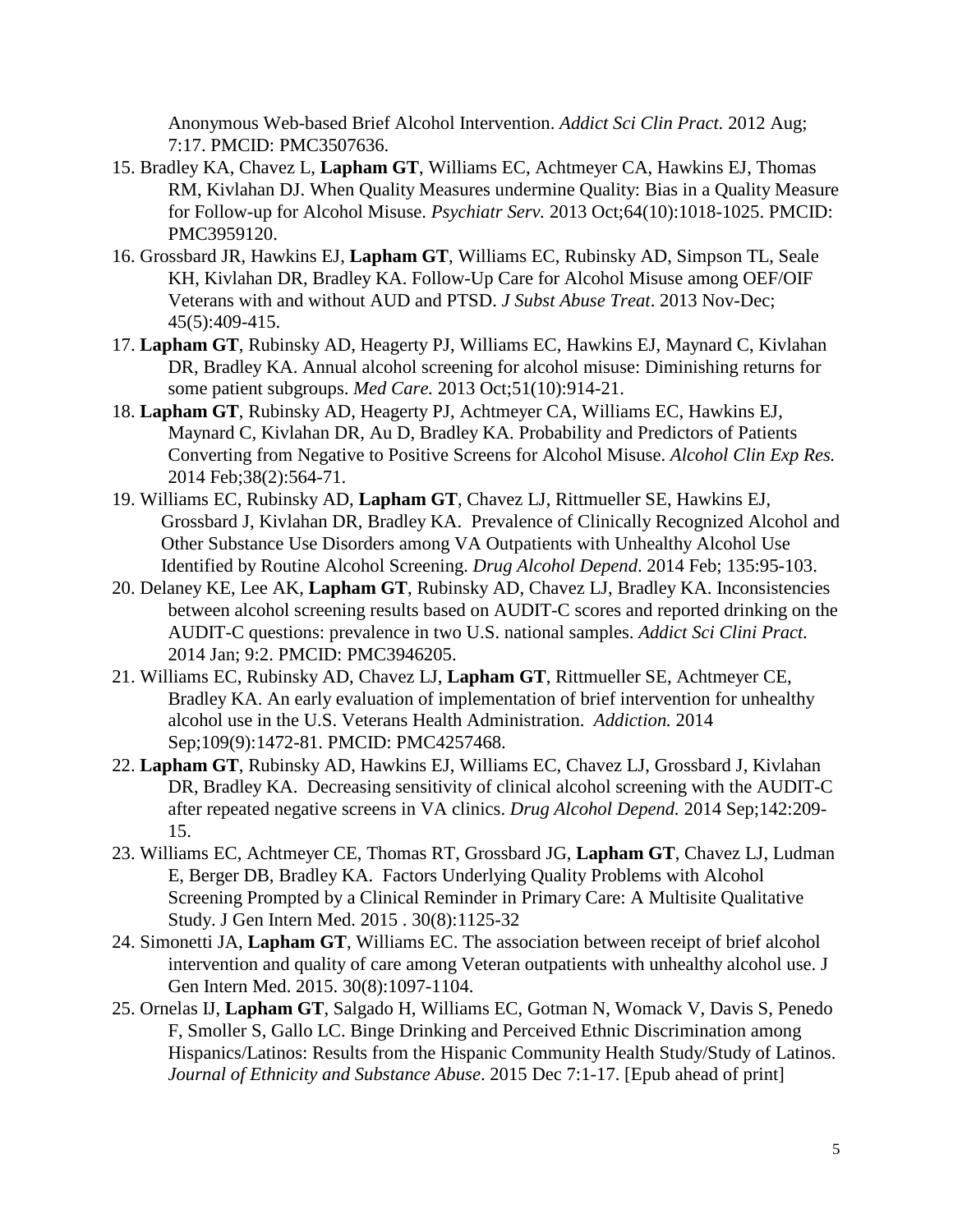- 26. **Lapham GT**, Rubinsky AD, Shortreed SM, Hawkins EJ, Richards J, Williams EC, Berger D, Chavez LJ, Kivlahan DR, Bradley KA. Comparison of Provider-Documented and Patient-Reported Brief Intervention for Unhealthy Alcohol Use in VA outpatients. *Drug and Alcohol Dependence* 2015 [153](http://dx.doi.org/10.1016/j.drugalcdep.2015.05.027) (2015) 159-166.
- 27. Williams EC, Achtmeyer CE, Rittmueller SE, **Lapham GT,** Lee A, Ludman E, Berger DB, Bradley KA. Local implementation of alcohol screening and brief intervention at five Veterans Health Administration primary care clinics: Perspectives of clinical and administrative staff. *Journal of Studies on Alcohol and Drugs.* 2016 Jan;60:27-35
- 28. Chavez LJ, Liu CF, Tefft N, Hebert P, Clark B, Rubinsky AD, **Lapham GT**, Bradley KA. Unhealthy Alcohol Use in Older Adults: Association with 30-day Readmissions and Emergency Department Use in the 30 days after Hospital Discharge. In Press. *Drug and Alcohol Dependence.* 2016 Jan 1;158:94-101
- 29. Chavez L, **Lapham GT**, Williams EC, Rubinsky A, Kivlahan DK, Bradley KA. Changes in patient-reported alcohol-related advice following Veterans Health Administration implementation of brief alcohol interventions. *Journal of Studies on Alcohol and Drugs.*  2016 May;77(3)500-8
- 30. Bradley KA, Rubinsky AD, **Lapham GT**, Berger D, Bryson C, Achtmeyer C, Hawkins EJ, Chavez LJ, Williams EC, Kivlahan DR. Predictive validity of clinical AUDIT-C alcohol screening scores and changes in scores for three objective alcohol-related outcomes in a Veterans Affairs population. *Addiction*. 2016. Nov;111(11):1975-1984
- 31. Grossbard J, Malte CA, **Lapham G**, Pagulayan K, Turner AP, Rubinsky AD, Bradley KA, Saxon AJ, Hawkins EL. Prevalence of Alcohol Misuse and Follow-Up Care in a National Sample of OEF/OIF VA Patients With and Without TBI. *Psychiatr Serv.* 2016:appips201500290
- 32. Bradley KA, **Lapham GT**. Is it Time for a More Ambitious Research Agenda for Decreasing Alcohol-Related Harm Among Young Adults? Commentary on Grant et al: Reviewing and Interpreting the Effects of Brief Alcohol Interventions: Comment on a Cochrane Review about Motivational Interviewing for Young Adults. *Addiction*. 2016 Sep;111(9):1531-2
- 33. Williams EC, **Lapham GT**, Shortreed S, Rubinsky AD, Bobb J, Bensley KM, Catz S, Richards, J, Bradley KA. Among Patients with Unhealthy Alcohol Use, Those with HIV Are Less Likely than Those without to Receive Evidence-Based Alcohol-Related Care: A National VA Study. *Drug Alc Depend*. 2017;174:113-120. Epub 2017 Mar 6.
- 34. Bradley KA, Ludman EJ, Chavez L, Bobb JF, Ruedebusch SJ, Achtmeyer C, Merrill JO, Saxon AJ, Caldeiro R, Greenberg DM, Lee AK, Richards JE, Thomas RM, Matson TE, Williams EC, Hawkins E, **Lapham GT**, Kivlahan DR. Patient- centered Primary Care for Adults at High Risk for AUDS: the Choosing Healthier Drinking in Collaborative Care (CHOICE) Trial. *Addiction Science and Clinical Practice*. 2017 May 17;12(1):15
- 35. Takahashi T, **Lapham GT,** Chavez L, Lee A, Williams EC**,** Berger DB, Merrill JO, Bradley KB. Comparison of DSM-IV and DSM-5 Criteria for Alcohol Use Disorders in a VA Primary Care Population with Frequent Heavy Drinking Recruited for a Trial of Collaborative Care for AUDs. *Addiction Science and Clinical Practice*. 2017 Jul 18;12(1):17
- 36. Williams EC, **Lapham GT**, Rubinsky AD, Chavez LJ, Berger D, Bradley KA. Influence of a Targeted Performance Measure for Brief Intervention on Gender Differences in Receipt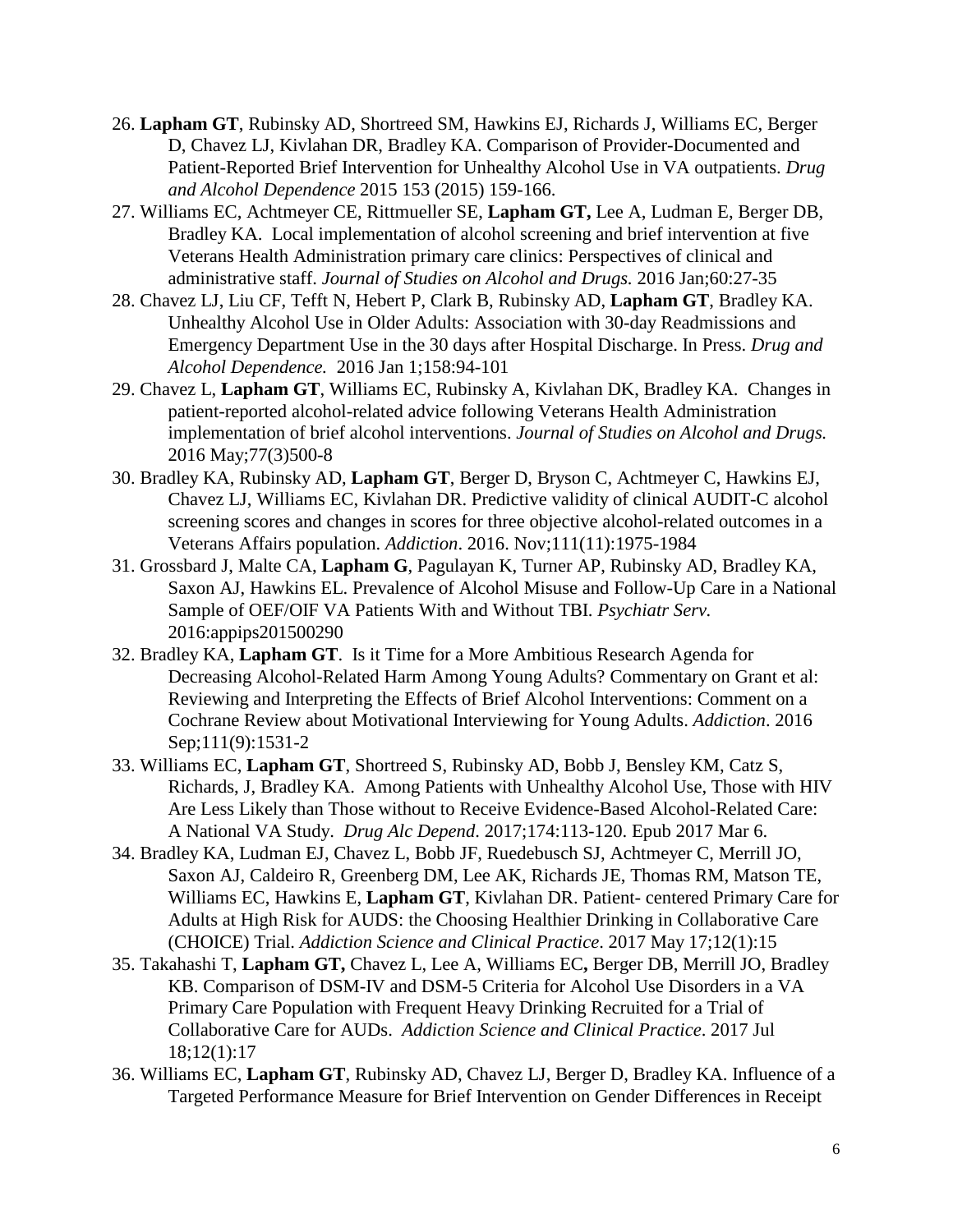of Brief Intervention among Patients with Unhealthy Alcohol Use in the Veterans Health Administration. *J Subst Abuse Treat.* 2017;81:11-16.

- 37. **Lapham GT**, Lee A, Caldeiro R, McCarty D, Browne K, Walker D, Kivlahan DR, Bradley KA. Frequency of Cannabis Use among Primary Care Patients in Washington State. *Journal of American Board of Family Medicine.* 2017; 30:795-805.
- 38. Williams EC**, Lapham GT**, Bobb J, Rubinsky AD, Catz S, Shortreed S, Bensley KM, Bradley KA. Documented Brief Intervention Not Associated with Resolution of Unhealthy Alcohol Use One Year Later among VA Patients Living with HIV. *Journal Substance Abuse Treatment,* 2017 July (78):8-14.
- 39. Berger DB, **Lapham GT**, Shortreed SM, Hawkins EJ, Rubinsky DA**,** Williams EC, Achtmeyer CE, Kivlahan DR, Bradley KA. Increased Rates of Documented Alcohol Counseling in Primary Care: More Counseling or Just More Documentation? *J Gen Intern Med*. 2018 Mar;33(3):268-274.
- 40. Williams EC, Achtmeyer CE, Young JP, Berger DB, Curran G, Bradley KA, Richards J, Siegel MB, Ludman EJ, **Lapham GT,** Forehand M, Harris AHS. Barriers and Facilitators to Alcohol Use Disorder Pharmacotherapy in Primary Care: A Qualitative Study in 5 VA Clinics. *J Gen Intern Med*. 2018 Mar;33(3):258-267.
- 41. Bobb JF, Lee AK, **Lapham GT**, Oliver M, Ludman E, Achtmeyer CE, Parrish R, Caldeiro RM, Lozano P, Richards JE, Bradley KA. Evaluation of a Pilot Implementation to Integrate Alcohol-related Care within Primary Care. *Journal of Environmental Research and Public Health.*2017, 14, 1030.
- 42. Bradley KA. Bobb JF, Ludman E, Chavez LJ, Saxon A, Merrill JO, Williams EC, Hawkins E, Caldeiro R, Achtmeyer C, Ruedebusch S, Greenberg D, **Lapham GT**, Lee A, Kivlahan DR. Choosing Healthier drinking Options In primary CarE (CHOICE): Randomized Controlled Trial of Alcohol-related Nurse Care Management. *JAMA Internal Medicine.* Epub ahead of print March 26, 2018.
- 43. Williams EC**,** McGinnis K, Bobb JF, Rubinsky AD, **Lapham GT**, Skanderson M, Catz S, Bensley KM, Richards JE, Bryant K, Edelman EJ, Satre D, Marshall B, Kraemer K, Blosnich JR, Justice A, Fiellin D, Bradley KA. Changes in alcohol use associated with changes in HIV disease severity over time: A national longitudinal study in the Veterans Aging Cohort. In press. *Drug and Alcohol Dependence.* April 2018.
- 44. **Lapham GT,** Lee A, Caldeiro RM, Glass JE, Carrell DS, Richards JE, Bradley KA. Prevalence of Behavioral Health Conditions across Frequency of Cannabis Use Among Adult Primary Care Patients in Washington State. Epub ahead of print, July 10, 2018. *Journal of General Internal Medicine.*
- 45. Williams EC, McGinnis KA, Edelman EJ, Matson TE, Gordon AJ, Marshall BDL, Bryant KJ, Rubinsky AD, **Lapham GT,** Satre DD, Richards JE, Catz SL, Fiellin DA, Justice AC, Bradley KA. Level of Alcohol Use Associated with HIV Care Continuum Targets in a National Sample of Persons Living with HIV Receiving Healthcare. Epub ahead of print July 16, 2018., *AIDS and Behavior*.
- 46. Glass JE, Bobb JF, Lee AK, Richards JE, **Lapham GT**, Ludman E, Achtmeyer C, Caldeiro RM, Parrish R, Williams EC, Lozano P, Bradley KA. Study Protocol: A Cluster Randomized Trial Implementing Sustained Patient-centered Alcohol-related Care (SPARC Trial). *Implementation Science*, 13: 108.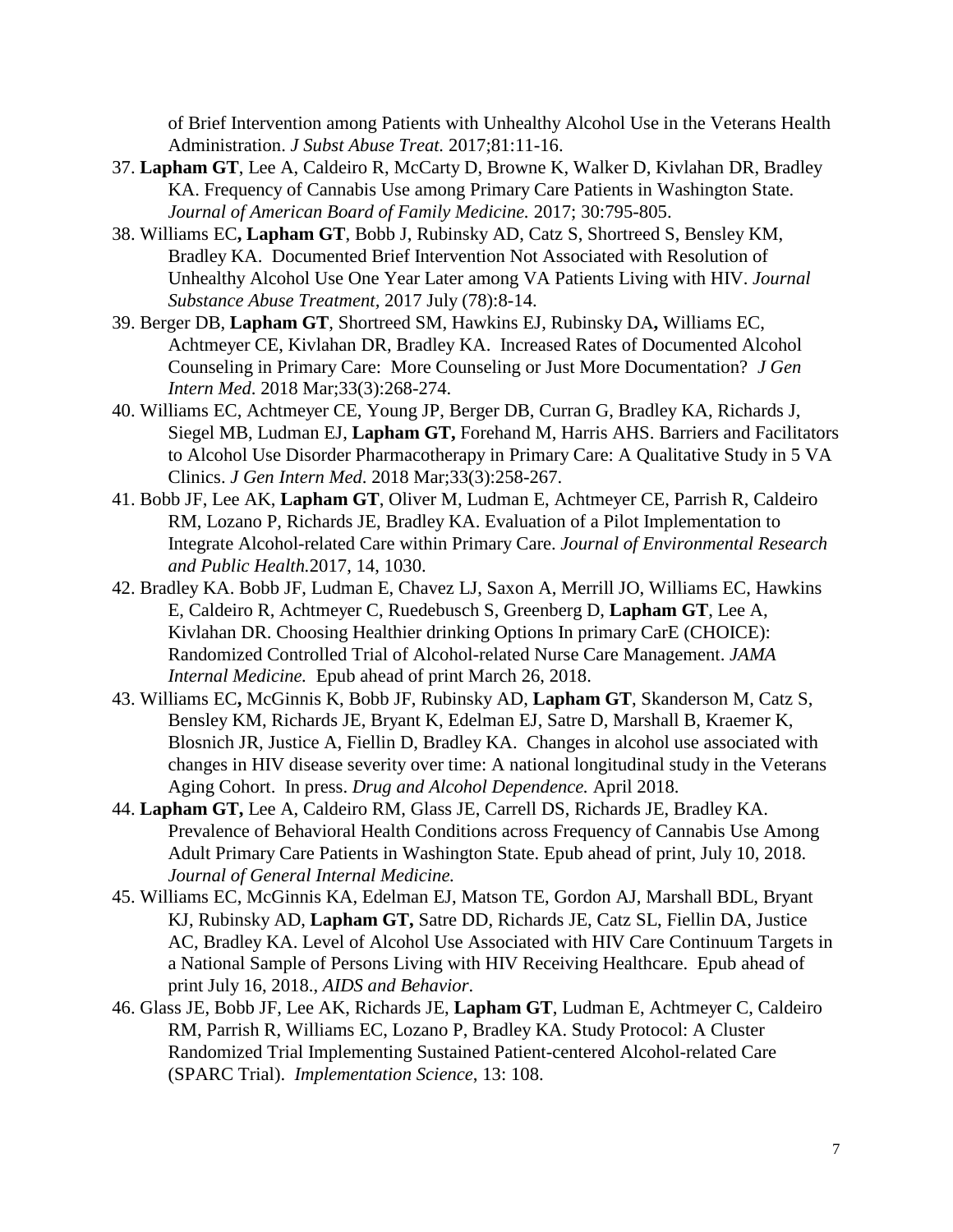- 47. **Lapham GT**, Campbell CI, Yarborough BJ, Hechter RC, Ahmedani BK, Haller IV, Kline-Simon AH, Satre D, Loree A, Weisner C, Binswanger IA. The Prevalence of HEDIS Initiation and Engagement in Treatment among Patients with Cannabis Use Disorders in Seven US Health Systems. In press. *Substance Abuse.* July 2018.
- 48. Binswanger IA, Carroll NM, Ahmedani BK, Campbell CI, Haller IV, Hechter RC, McNeely J, Yarborough BJ, Kline-Simon AH, Satre D, Weisner C, **Lapham GT**. The Association between Medical Comorbidity and HEDIS Measures of Treatment Initiation and Engagement for Alcohol and Other Drug Use Disorders. April 2018. Submitted. *Substance Abuse*. In press. *Substance Abuse.* August 2018.

## Submitted:

- 1. **Lapham GT**, Boudreau DM, Johnson EA, Bobb JF, Matthews AG, McCormack J, Liu D, Samet JH, Saxon AJ, Campbell CI, Glass JE, Rossom RC, Murphy MT, Binswanger IA, Yarborough BH, Bradley KA. Prevalence and Treatment of Opioid Use Disorders Among Primary Care Patients in Six Health Systems. Under review. *Journal of General Internal Medicine.* November 2018.
- 2. Rubinsky AD, Chavez LJ, Berger DB, **Lapham GT**, Hawkins EJ, Williams EC, Bradley KA. Utility of Routine Alcohol Screening for Monitoring Changes in Alcohol Consumption. Resubmitted. *Drug and Alcohol Dependence.* October 2018.
- 3. Bensley KM, Fortney J, Chan G, Dombrowski JC, Ornelas I, Rubinsky AD, **Lapham GT**, Glass JE, Williams EC. Differences in Receipt of Alcohol-Related Care across Rurality among VA Patients Living with HIV and Unhealthy Alcohol Use. Submitted. *Journal of Rural Health*. October 2018.
- 4. Chavez L, Bradley KA, **Lapham GT**, Wickizer TM, Chisolm DJ. Performance of Brief Frequency Questions for Identifying Problematic Substance Use in a National Sample of Adolescents. Under review. *Journal of the American Board of Family Medicine.* September 2018.
- 5. Richards JE, Bobb JF, Lee AK, **Lapham GT**, Williams EC, Glass JE, Ludman E, Achtmeyer C, Caldeiro R, Oliver M, Bradley KA. Pilot Study of Implementing Care for Cannabis and Other Drug Use with Behavioral Health Integration in Primary Care. Submitted *Drug and Alcohol Dependence*. October 2018.
- 6. Sayre M, **Lapham GT**, Lee AK, Oliver M, Bobb JF, Bradley KA. Symptoms of DSM 5 Substance Use Disorders Reported by Primary Care Patients with High Risk Substance Use. Submitted *JAMA IM*. Jan 2019.

Selected Conferences and Symposiums

- 2004 **Greiner GT,** Li Y, Sharp ND and Sales AE. RN Characteristics and Staffing Patterns: A Comparison of VHA and Non-VHA Hospital RNs in the United States. Oral presentation at the AcademyHealth Annual Research Meeting, San Diego, CA.
- 2004 **Greiner GT,** Li Y, Lowy E, Almenoff P, Sales AE. The State of Emergency Medicine in VHA: Results of the 2003 VHA Emergency Department Survey. Poster presentation at the Annual VA Health Services Research and Development Service National Meeting, Washington DC.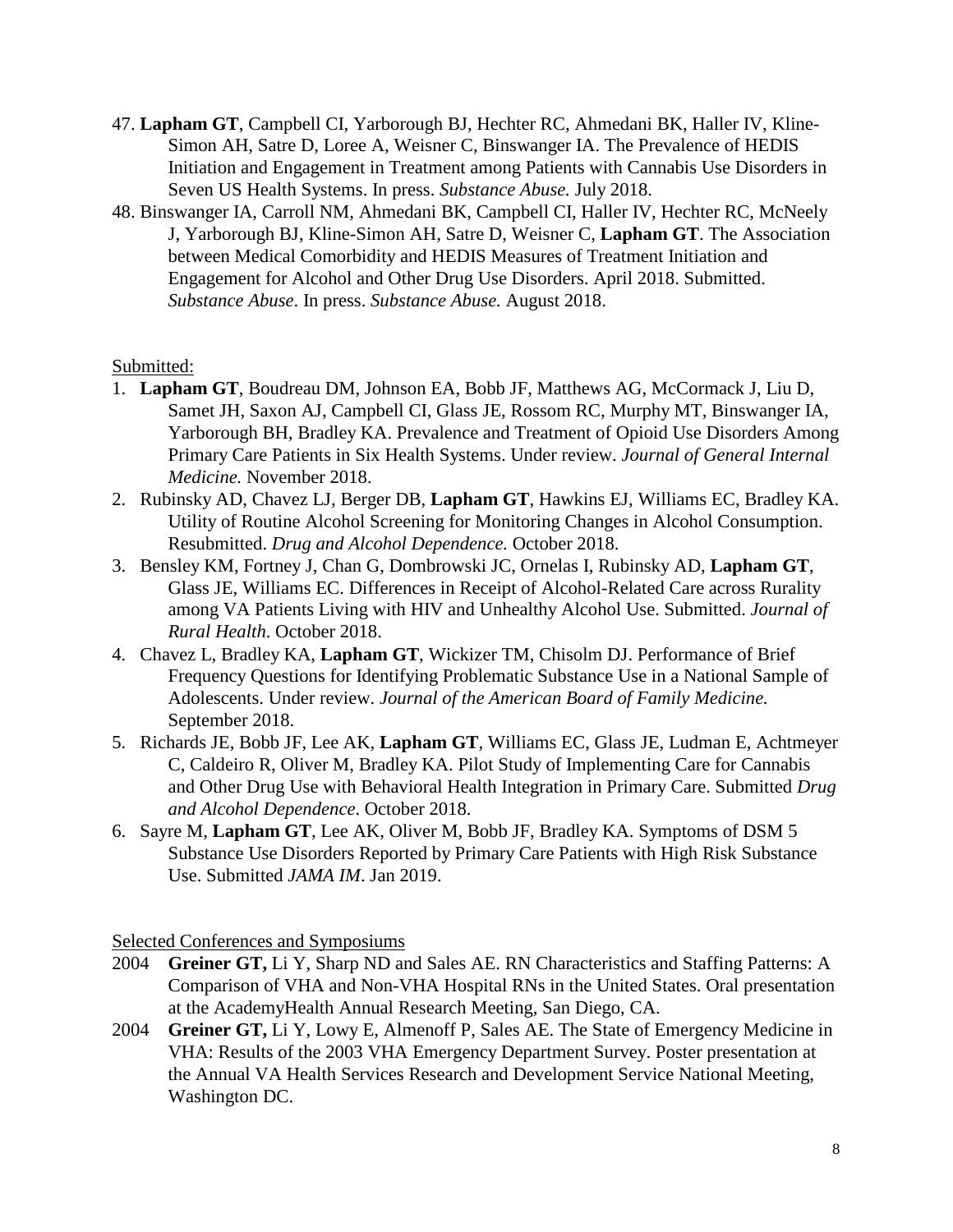- 2006 **Greiner GT**, Lowy E, Maynard C, Rumsfeld J, Sales AE, Fihn SD. A comparison of four AMI mortality risk adjustment models. Poster Presentatoin. 24<sup>th</sup> VA Annual Health Services Research and Development Service National Meeting.
- 2006 **Greiner GT,** Li Y, Sharp ND, Lowy E, Sales AE. Organizational factors and ICU patient outcomes in Veterans Health Administration. Poster Presentation. 24<sup>th</sup> VA Annual Health Services Research and Development Service National Meeting.
- 2006. **Greiner GT**, Lowy E, Maynard C, Rumsfeld J, Sales AE, Fihn SD. Comparison of six mortality risk adjustment models for acute myocardial infarction. 7th Scientific Forum on Quality of Care and Outcomes Research in Cardiovascular Disease and Stroke, American Heart Association.
- 2006 **Greiner GT,** Li Y, Sharp ND, Lowy E, Sales AE. Organizational factors and ICU patient outcomes in Veterans Health Administration. Poster Presentation. Annual Research Meeting, AcademyHealth, June 2006.
- 2008 **Greiner G,** Williams EC, Achtmeyer C, Kivlahan D, Bradley KA. Alcohol screening and monitoring with the AUDIT-C: How stable are patients' alcohol screening scores? Addiction Health Services Research Conference. October 2008, oral presentation. Boston,
- 2009 **Lapham GT,** Achtmeyer CE, Williams EC, Hawkins EJ, Kivlahan DR, Bradley KA. Increased Brief Intervention for Alcohol Misuse after National Implementation of a Performance Measure and Electronic Clinical Reminder. Addiction Health Services Research Conference, San Francisco, CA, October 2009. Poster presentation.
- 2010 **Lapham GT**, Hawkins EJ, Johnson ML, Williams EC, Thomas R, Ludman E, Achtmeyer CA, Kivlahan DR, Hunt S, Kypri K, Bradley KA. Returning Veterans reflections on drinking: Lessons learned about adapting a web-based alcohol screening and brief intervention. Addiction Health Services Research Conference, Lexington, KY, October 2010. Poster presentation
- 2012 **Lapham GT**, Rubinsky AD, Williams EC, Maynard C, Heagerty P, Kivlahan DR, Au DH, Bradley KA. Factors Associated with Repeated Negative alcohol Screens: Is Annual Alcohol Screening Unnecessary for Some VA Patients? Poster presentation at the 35th Annual Research Society on Alcoholism Scientific Meeting, San Francisco, June 2012.
- 2012 **Lapham GT,** Rubinsky AD, Williams EC, Hawkins EJ, Kivlahan DR, Maynard C, Bradley KA. The Assocation between a Positive Screen for Alcohol Misuse and Prior Negative Screen Scores. Oral presentation at the October 2012 Addiction Health Services Research Conference, New York, NY.
- 2013 **Lapham GT,** Rubinsky AD, Hawkins EJ, Williams EC, Kivlahan DR, Bradley KA. Annual Alcohol Screening May Not Be Necessary for Nondrinkers with Multiple Prior Negative Screens. Presented as part of a symposium for the 2013 RSA Annual Meeting.
- 2013 **Lapham GT,** Rubinsky AD, Hawkins EJ, Williams EC, Kivlahan DR, Bradley KA. Annual Alcohol Screening May Not Be Necessary for Nondrinkers with Multiple Prior Negative Screens. Oral presentation. Addiction Health Services Conference, Portland, OR. October 24, 2013.
- 2014 **Lapham GT,** Williams EC, Richards J, Ludman E, Lozano P, Caldeiro R, Lee A, Bradley KA. Low Reach of Four Different Alcohol Screening Approaches in the Absence of Population-Based Screening: Results from One Large Integrated Health Care System. Oral presentation. Addiction Health Services Conference, Boston, MA. October 17, 2014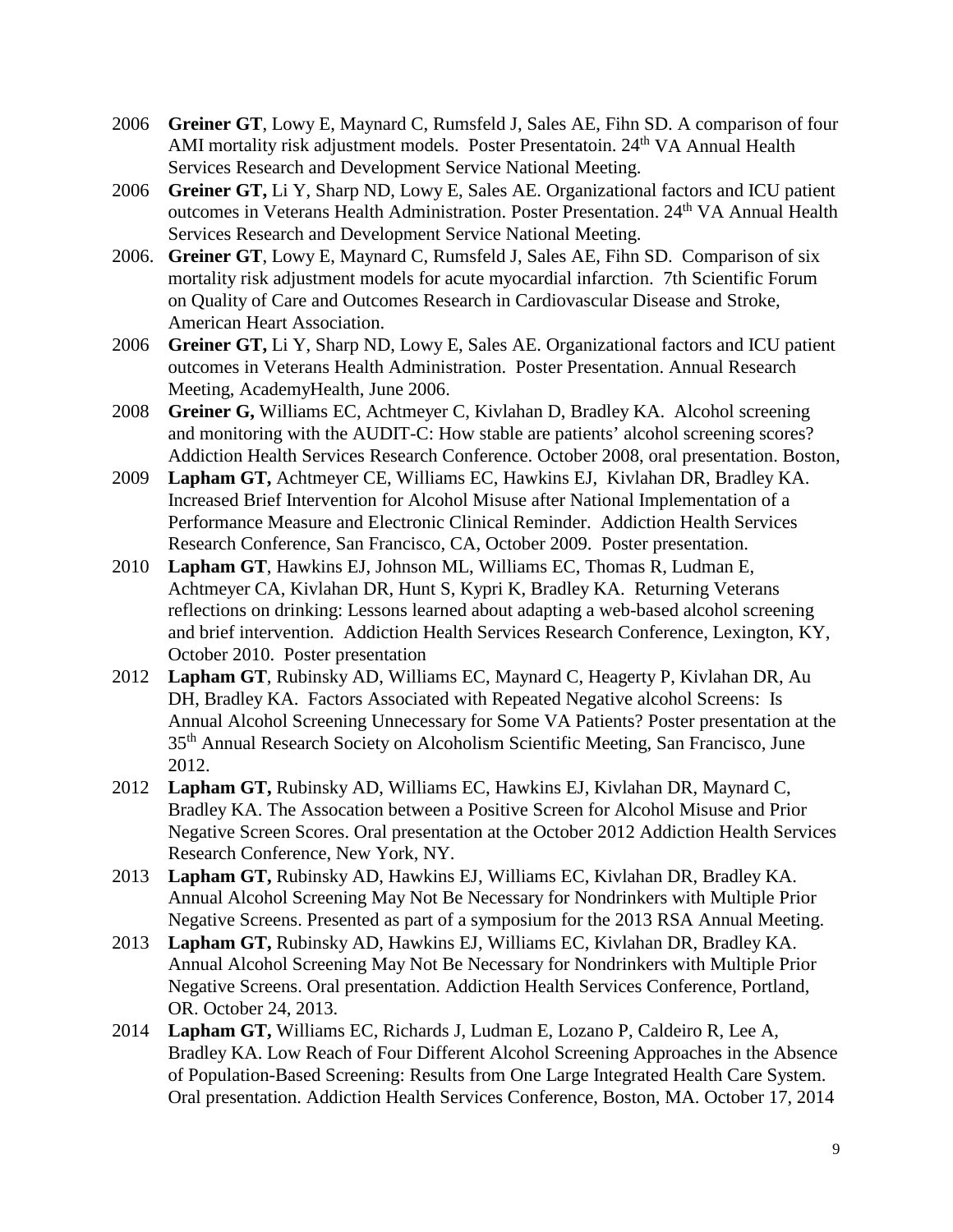- 2015 **Lapham GT,** Williams EC, Richards J, Ludman E, Lozano P, Caldeiro R, Lee A, Bradley KA. Low Reach of Four Different Alcohol Screening Approaches in the Absence of Population-Based Screening: Results from One Large Integrated Health Care System. Oral presentation. HMO Research Network Conference, Long Beach, CA. March 13, 2015
- 2015 **Lapham GT**, Lee A, Williams EC, Richards J, Ludman E, Bradley KA. The Relationship between Social Network Support and Readiness to Change Drinking among Primary Care Patients with Unhealthy Drinking. Poster presentation at the 38<sup>th</sup> Annual Research Society on Alcoholism (RSA) Scientific Meeting, San Antonio, TX, June 2015
- 2015 **Lapham GT**, Addis M, Lee A, et al. Implementation of marijuana and drug screening with depression and alcohol screening: results from a pilot study integrating behavioral health screening into routine primary care. Oral presentation at the  $12<sup>th</sup>$  Congress of the International Network on Brief Interventions for Alcohol & Other Drugs, Atlanta, GA Sept 25, 2015
- 2016 **Lapham GT**, Addis M, Lee A, Achtmeyer C, Richards J, Ludman E, Gildred T, Caldeiro R, Marx L, Lozano P, Bradley KA. Marijuana Use in Young Adult Women and Men Attending Primary Care: Results from a Pilot Study Integrating Behavioral Health Care into Primary Care. Poster Presentation. College on Problems of Drug Dependence 78th Annual Meeting, Palm Springs, CA June 11-16, 2016
- 2016 **Lapham GT**, Lee A, Caldeiro R, McCarty D, Browne K, Walker D, Kivlahan DR, Bradley KA. Prevalence of Cannabis Use Among Primary Care Patients in a State with Legal Recreational Use. Oral Presentation. Addiction Health Services Research, Seattle, WA, October 13-15, 2016
- 2017 **Lapham GT**, Campbell C, Yarborough BJ, Binswanger I, Hechter R, Hall IV, Ahmedani B, Kline-Simon A, Weisner C. HEDIS Treatment Initiation and Engagement for Cannabis Use Disorders In Seven US Health Care Systems: A NIDA CTN study. Symposium presentation. Addictions Health Services Research Conference. Madison, WI, October 2017.
- 2018 **Lapham GT**, Samet JH, Boudreau D, Bradley KA. What Can We Learn from Electronic Health Records about Primary Care for OUDs: PROUD Phase I Results. Symposium presentation. NIDA Clinical Trials Network Annual Scientific Meeting. Bethesda, MD. March 2018
- 2018 **Lapham GT**, Campbell CI, Boudreau D, Bradley KA. What Can We Learn from Electronic Health Records about Primary Care for OUDs: PROUD Phase I Results. Symposium presentation. Health Care Systems Research Network 24 Annual Conference, Minneapolis MN. April 2018.
- 2018 Wartko P, Dublin S, Kiel L, Ewing J, Albertson-Junkans L, Hsu C, **Lapham GT**. Prevalence and Frequency of Cannabis Use Among Pregnant Women in a Large Health Care System in Washington State. Poster Presentation. Society for Pediatric and Perinatal Epidemiologic Research Annual Meeting 2018. Baltimore, MD. June 18-19.
- 2018 **Lapham GT,** Wartko P, Kiel L, Ewing J, Albertson-Junkans L, Hsu C. Exploring Women's Use of Cannabis During Pregnancyin a State with Legal Use: The Cannabis Perspectives Study. Poster Presentation. 2018 AcademyHealth Annual Research Meeting, Seattle WA, June 24, 2018.